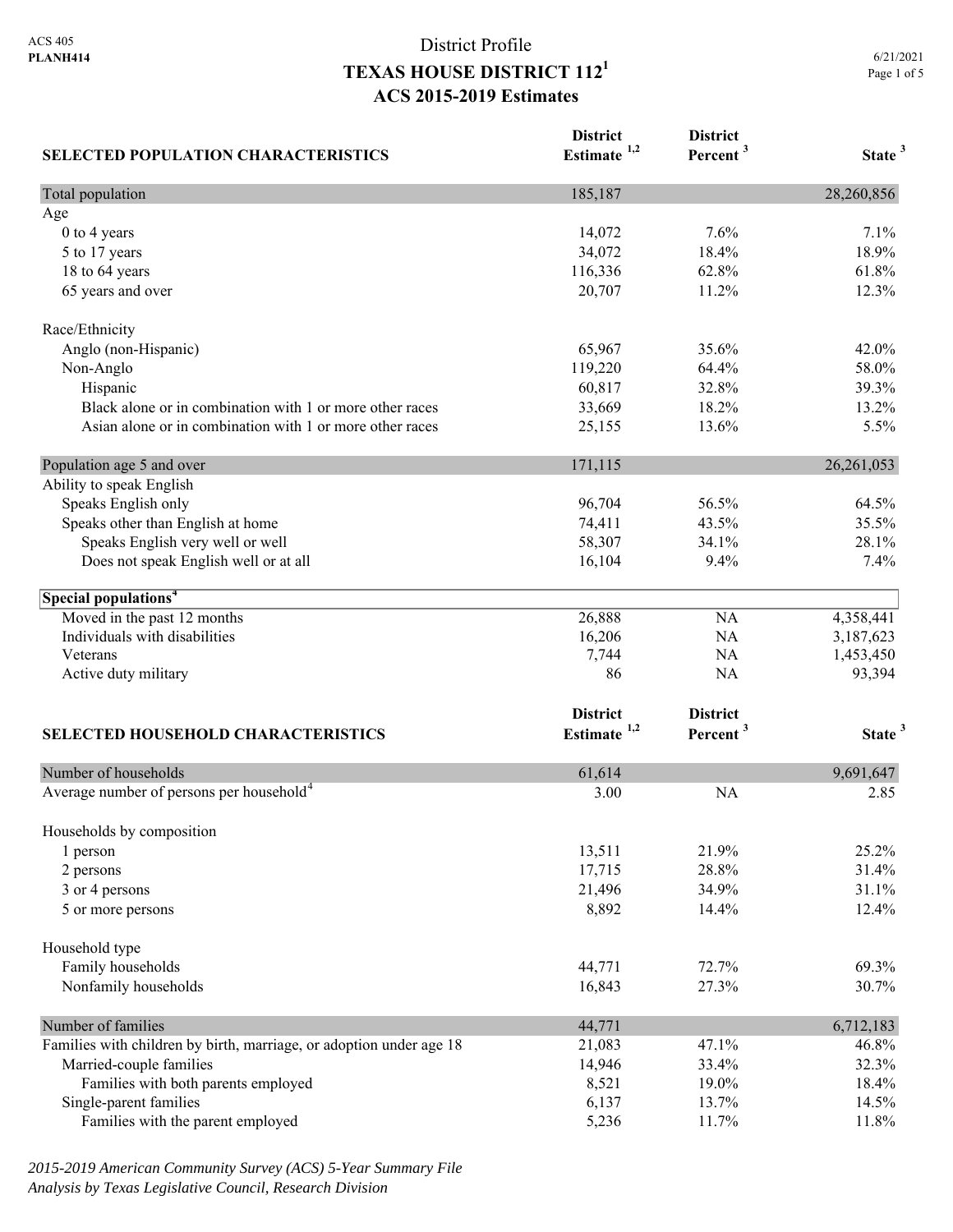### District Profile **TEXAS HOUSE DISTRICT 1121 ACS 2015-2019 Estimates**

| <b>SELECTED EDUCATION CHARACTERISTICS</b>                                | <b>District</b><br>Estimate <sup>1,2</sup> | <b>District</b><br>Percent <sup>3</sup> | State <sup>3</sup> |
|--------------------------------------------------------------------------|--------------------------------------------|-----------------------------------------|--------------------|
| Population age 3 and over enrolled in school                             | 49,478                                     |                                         | 7,681,758          |
| School status                                                            |                                            |                                         |                    |
| In preschool (public and private)                                        | 2,126                                      | 4.3%                                    | 6.0%               |
| In kindergarten, elementary, middle, or high school (public and private) | 34,251                                     | 69.2%                                   | 69.8%              |
| In preschool through 12th grade (public only)                            | 33,000                                     | 66.7%                                   | 68.8%              |
| In college, graduate, or professional school                             | 13,101                                     | 26.5%                                   | 24.3%              |
| Population age 25 and over                                               | 120,151                                    |                                         | 18, 131, 554       |
| <b>Educational</b> attainment                                            |                                            |                                         |                    |
| Bachelor's degree or higher                                              | 36,974                                     | 30.8%                                   | 29.9%              |
| Less than high school graduate                                           | 21,876                                     | 18.2%                                   | 16.3%              |
|                                                                          | <b>District</b>                            | <b>District</b>                         |                    |
| <b>SELECTED LABOR CHARACTERISTICS</b>                                    | Estimate <sup>1,2</sup>                    | Percent <sup>3</sup>                    | State <sup>3</sup> |
| Civilian employed population age 16 and over                             | 95,609                                     |                                         | 13,253,631         |
| Civilian employment sector                                               |                                            |                                         |                    |
| Private sector                                                           | 80,895                                     | 84.6%                                   | 80.1%              |
| Government sector                                                        | 7,738                                      | 8.1%                                    | 13.0%              |
| Self-employed                                                            | 6,789                                      | 7.1%                                    | 6.7%               |
| Industry for civilian employed population                                |                                            |                                         |                    |
| Agriculture, forestry, fishing, hunting, and mining                      | 499                                        | 0.5%                                    | 3.0%               |
| Construction                                                             | 8,339                                      | 8.7%                                    | 8.6%               |
| Manufacturing                                                            | 8,910                                      | 9.3%                                    | 8.5%               |
| Wholesale trade                                                          | 2,920                                      | 3.1%                                    | 2.9%               |
| Retail trade                                                             | 11,020                                     | 11.5%                                   | 11.4%              |
| Transportation and warehousing and utilities                             | 4,488                                      | 4.7%                                    | 5.9%               |
| Information                                                              | 2,698                                      | 2.8%                                    | 1.7%               |
| Finance and insurance, and real estate and rental and leasing            | 7,790                                      | 8.1%                                    | 6.7%               |
| Professional, scientific, management, administrative, and waste mgmt.    | 13,408                                     | 14.0%                                   | 11.5%              |
| Educational services and health care and social assistance               | 18,834                                     | 19.7%                                   | 21.6%              |
| Arts, entertainment, recreation, accommodation, and food services        | 8,768                                      | 9.2%                                    | 9.2%               |
| Other services, except public administration                             | 6,219                                      | 6.5%                                    | 5.2%               |
| Public administration                                                    | 1,716                                      | 1.8%                                    | 4.0%               |
| Population age 16 to 64                                                  | 122,071                                    |                                         | 18,273,711         |
| Worked at all in the past 12 months                                      | 97,256                                     | 79.7%                                   | 75.4%              |
| Worked 50-52 weeks                                                       | 75,792                                     | 62.1%                                   | 59.0%              |
| Usually worked 35 or more hours per week                                 | 67,267                                     | 55.1%                                   | 52.2%              |

Usually worked less than 35 hours per week 8,525 7.0% 6.8%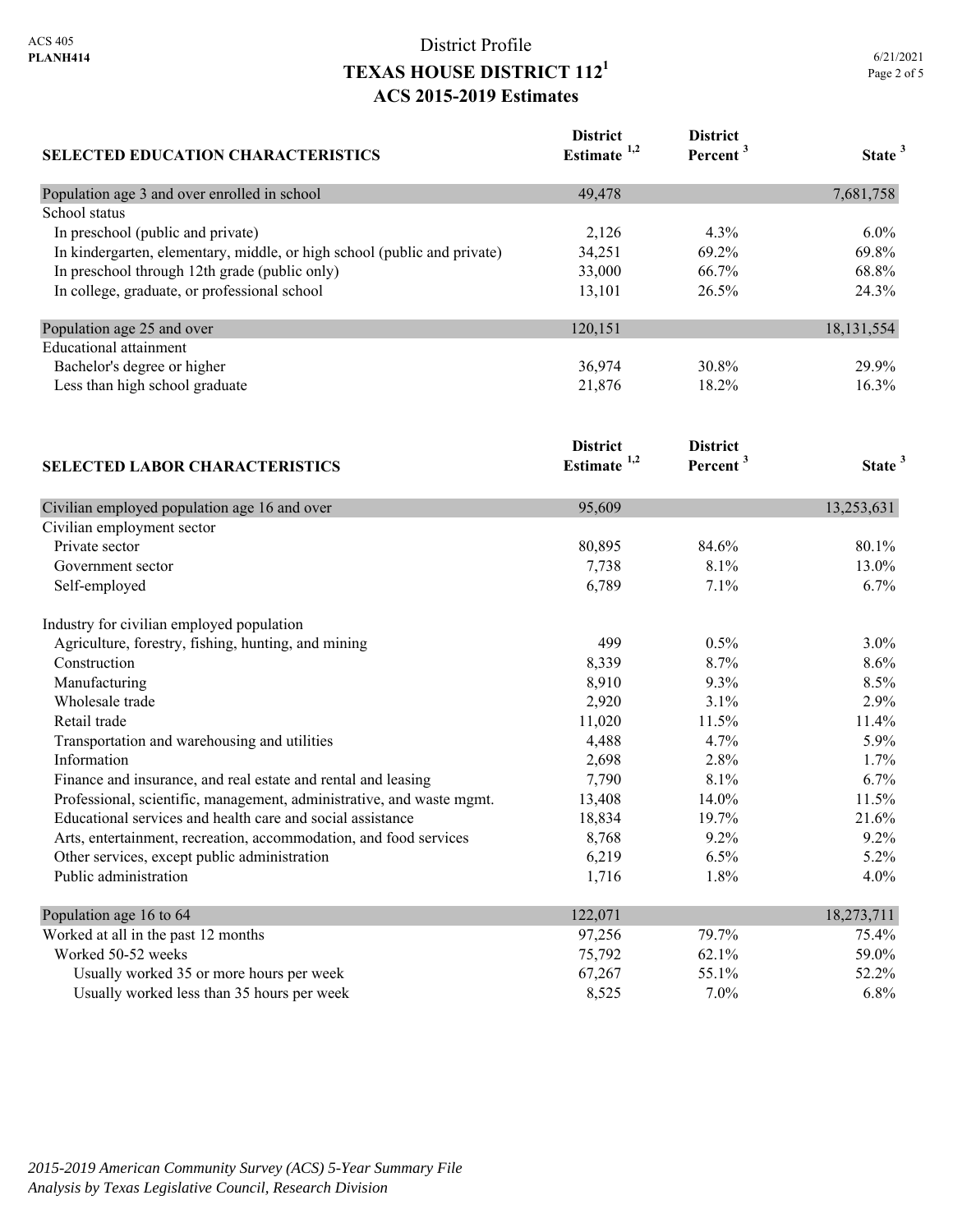# District Profile **TEXAS HOUSE DISTRICT 1121 ACS 2015-2019 Estimates**

| <b>SELECTED LABOR CHARACTERISTICS (continued)</b>               | <b>District</b><br>Estimate <sup>1,2</sup> | <b>District</b><br>Percent <sup>3</sup> | State <sup>3</sup> |
|-----------------------------------------------------------------|--------------------------------------------|-----------------------------------------|--------------------|
| Workers age 16 and over                                         | 93,892                                     |                                         | 13,115,511         |
| Means of transportation to work                                 |                                            |                                         |                    |
| Public transportation                                           | 2,551                                      | 2.7%                                    | 1.4%               |
| Private vehicle                                                 | 83,911                                     | 89.4%                                   | 90.5%              |
| Walk / bicycle / motorcycle                                     | 1,107                                      | 1.2%                                    | 1.9%               |
| Taxi / other means                                              | 1,081                                      | 1.2%                                    | 1.2%               |
| Worked at home                                                  | 5,242                                      | 5.6%                                    | 5.0%               |
| Travel time to work <sup>5</sup>                                |                                            |                                         |                    |
| Less than 15 minutes                                            | 14,494                                     | 15.4%                                   | 23.6%              |
| 15 minutes to 29 minutes                                        | 29,606                                     | 31.5%                                   | 34.2%              |
| 30 minutes to 44 minutes                                        | 26,657                                     | 28.4%                                   | 20.8%              |
| 45 minutes to 59 minutes                                        | 10,782                                     | 11.5%                                   | 8.3%               |
| 60 minutes or more<br><b>SELECTED INCOME CHARACTERISTICS</b>    | 7,111                                      | 7.6%                                    | 8.1%               |
|                                                                 | <b>District</b><br>Estimate <sup>1,2</sup> | <b>District</b><br>Percent <sup>3</sup> | State <sup>3</sup> |
|                                                                 |                                            |                                         |                    |
| Persons in poverty <sup>6</sup>                                 | 22,115                                     | 12.0%                                   | 14.7%              |
| Per capita income <sup>4</sup>                                  | \$30,130                                   | NA                                      | \$31,277           |
| Number of households                                            | 61,614                                     |                                         | 9,691,647          |
| Annual household income                                         |                                            |                                         |                    |
| Less than \$10,000                                              | 2,480                                      | 4.0%                                    | 6.1%               |
| \$10,000 to \$24,999                                            | 5,726                                      | 9.3%                                    | 12.9%              |
| \$25,000 to \$49,999                                            | 14,172                                     | 23.0%                                   | 21.8%              |
| \$50,000 to \$99,999                                            | 19,928                                     | 32.3%                                   | 30.1%              |
| \$100,000 to \$199,999                                          | 15,334                                     | 24.9%                                   | 21.7%              |
| \$200,000 and over                                              | 3,974                                      | 6.4%                                    | 7.4%               |
| Households with social security income                          | 13,628                                     | 22.1%                                   | 25.6%              |
| Households with supplemental security income (SSI)              | 2,206                                      | 3.6%                                    | 4.7%               |
| Households with public assistance income                        | 722                                        | 1.2%                                    | 1.4%               |
| Households that received food stamps/SNAP in the past 12 months | 5,895                                      | 9.6%                                    | 11.8%              |
| Number of families living in poverty                            | 4,121                                      |                                         | 759,269            |
| With related children under age 18                              | 3,275                                      | 79.5%                                   | 77.1%              |
| Married couple families                                         | 1,297                                      | 31.5%                                   | 26.2%              |
| Single-parent families                                          | 1,978                                      | 48.0%                                   | 50.9%              |
| Female head of household                                        | 1,756                                      | 42.6%                                   | 44.4%              |
| Male head of household                                          | 222                                        | 5.4%                                    | 6.4%               |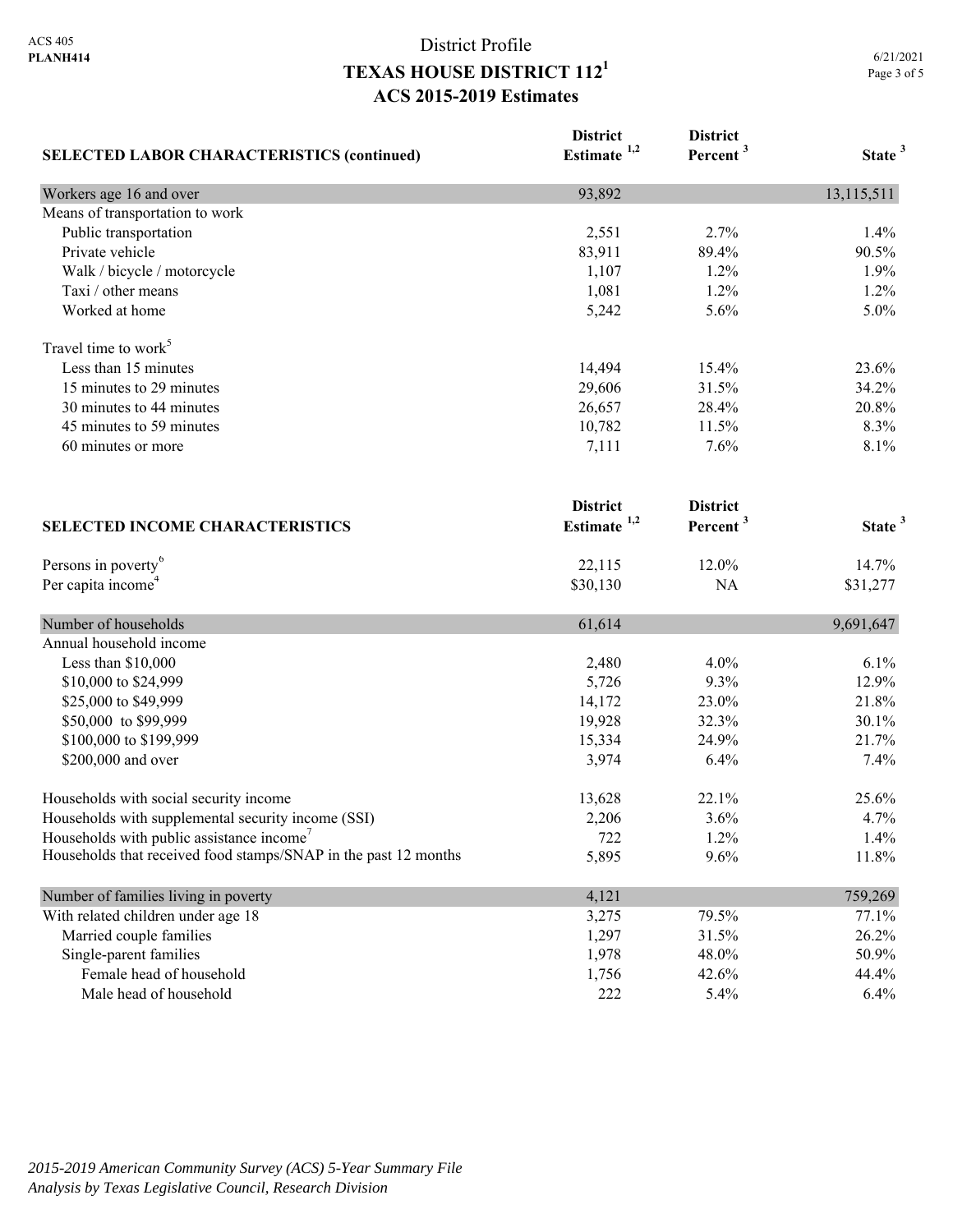**SELECTED HOUSING CHARACTERISTICS**

### District Profile **TEXAS HOUSE DISTRICT 1121 ACS 2015-2019 Estimates**

**District Estimate 1,2**  **District** 

**Percent <sup>3</sup> State <sup>3</sup>**

Number of housing units 10,937,026 Age of housing Built in 2010 or later 10.4% 10.4% 10.4% 10.4% 10.4% 10.4% 10.4% 10.4% 10.5.6% 10.4% Built between 2000 and 2009 19.3% 19.3% 19.3% 19.3% 19.3% Built between 1990 and 1999 **8,581** 13.2% 15.2% Built between 1970 and 1989 30,433 46.8% 31.4% Built before 1970 23.7% 23.7% 23.7% Occupancy status Owner-occupied 38,307 58.9% 54.9% 54.9% Renter-occupied 23,307 35.8% 33.7% Vacant 3,403 5.2% 11.4% Median gross rent (contract rent plus estimated utility and fuel cost)<sup>4</sup> \$1,107 NA \$1,045 Median value of owner-occupied housing units<sup>4</sup> \$196,900 NA \$172,500 Number of owner-occupied housing units 38,307 6,004,802 Value of owner-occupied housing Less than \$50,000 992 2.6% 8.9% \$50,000 to \$99,999 50,000 to \$99,999 50,000 to \$99,999 50,000 to \$99,999 16.5% 60,000 to \$99,999 50,000 for the state of the state of the state of the state of the state of the state of the state of the state of the state \$100,000 to \$199,999 15,366 40.1% 32.2% 40.1% 32.2% \$200,000 to \$499,999 17,604 46.0% 34.8% \$500,000 and above 1,074 2.8% 7.6% 7.6% Selected monthly owner costs as a percentage of household income<sup>8</sup> 35 percent or more 15.3% 15.3% 15.3% 20 to 34.9 percent 24.9% 22.0% 24.9% 26.000 26.000 27.00% 27.00% 24.9% Less than 20 percent 21,897 57.2% 59.0% Vehicles available in owner-occupied housing units No vehicle  $621$   $1.6\%$   $2.1\%$ One or more vehicles 8 and 1.0 and 2.0 and 37,686 98.4% 97.9% Number of renter-occupied housing units 23,307 3,686,845 Gross rent<sup>9</sup> Less than \$500  $578$   $2.5\%$   $6.2\%$ \$500 to \$749 13.4% 13.4% 1,930 8.3% 13.4%  $$750 \text{ to } $999$  24.2% 24.2% \$1,000 to \$1,249 20.7% 20.7% 20.7% 20.7% 20.7% \$1,250 and above 30.5% 32.6% 30.5% 32.6% 30.5% 32.6% 30.5% 32.6% 30.5% 32.6% 32.5% 32.5% 32.5% 32.5% 32.5% 32.5% 32.5% 32.5% 32.5% 32.5% 32.5% 32.5% 32.5% 32.5% 32.5% 32.5% 32.5% 32.5% 32.5% 32.5% 32.5% 32.5% 32.5% 32.5% 3 Gross rent as a percentage of household income<sup>8</sup> 35 percent or more 35.9% 35.9% 35.9% 20 to 34.9 percent 32.1% 32.1% Less than 20 percent 24.9% 24.9% 25.397 23.2% 24.9% Vehicles available in renter-occupied housing units No vehicle 2,207 9.5% 10.5% 10.5% One or more vehicles 89.5% 89.5% 89.5%